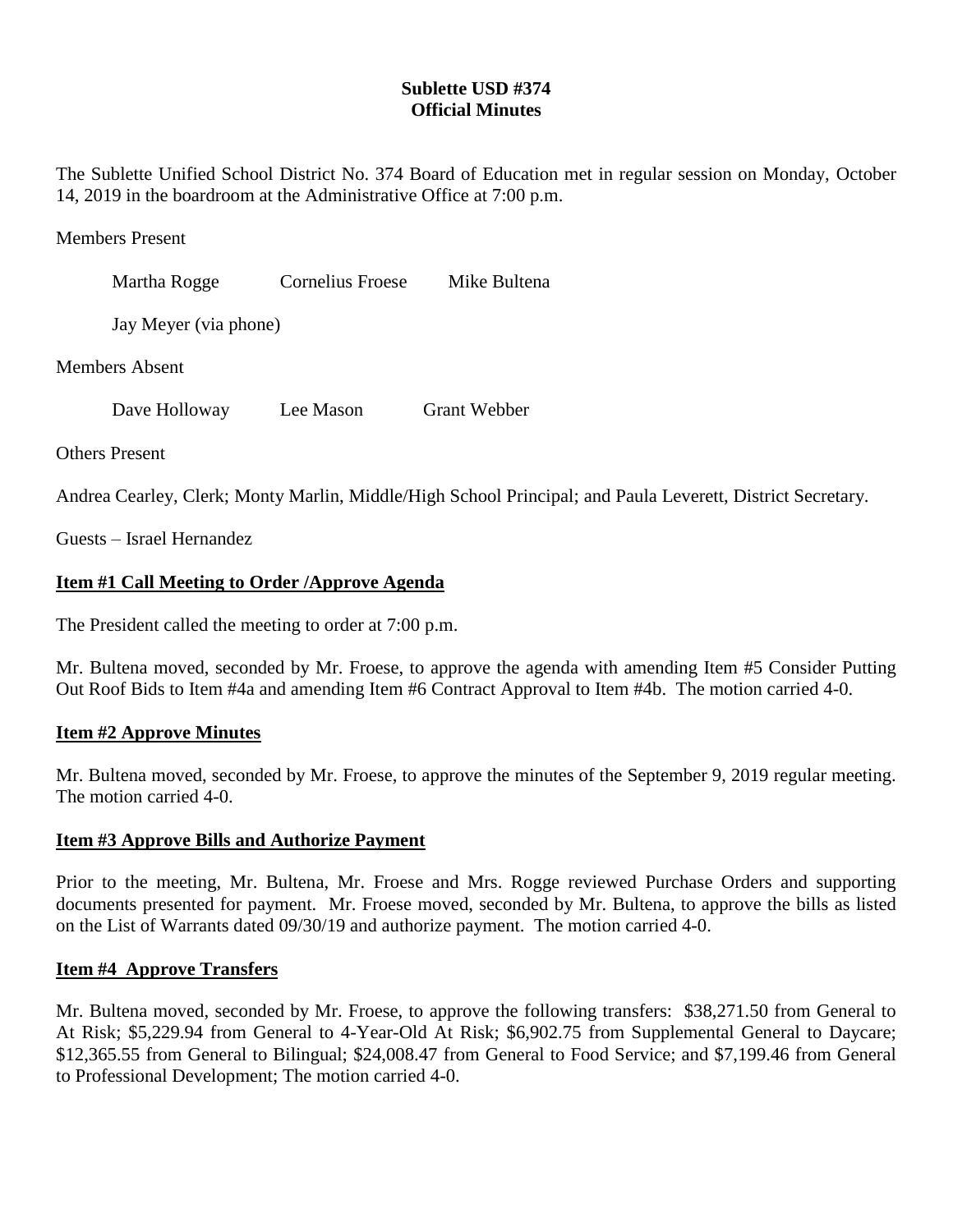Board Minutes Page 2 October 14, 2019

### **Item #4a Consider Putting Out Roof Bids**

Mr. Bultena moved, seconded by Mr. Froese, to place an ad in the Haskell County Monitor Chief opening bids for a new roof on the weight room and shop building at the high school. The motion carried 4-0.

### **Item #4b Contract Approval**

Mr. Froese moved, seconded by Mr. Bultena, to approve the bus driving contract of Jeannine Pennington. The motion carried 4-0.

## **PUBLIC FORUM**

Israel Hernandez was present to answer questions from the Board pertaining to the open position on the Sublette Recreation Commission board. Mr. Hernandez has been active with coaching youth sports; he is familiar with and has worked with the current recreation staff; and he has two sons who would be involved with recreation activities. Mr. Bultena moved, seconded by Mr. Froese to appoint Mr. Hernandez to fill the open position on the Sublette Recreation Commission board. The motion carried 4-0.

Mr. Meyer exited the meeting at 7:15 p.m.

### **Reports**

Curriculum

No report. Mrs. Pena was not able to be present.

#### Principals

Mr. Marlin reported the Soft Skills simulation with Tyson Eslinger and community members serving as facilitators was a successful event. The League In-Service held on October 7<sup>th</sup> went well. Donna Gerstner from the Garden City recreation department gave a presentation to the teachers on the vaping epidemic that schools and communities are dealing with. She will give a presentation to the students on October 16<sup>th</sup> and on October 29<sup>th</sup>, she will come back and talk to parents. Mr. Marlin reported on a couple of items from the KSHSAA executive board meeting – the vote did not pass on splitting the state tournaments for public and private schools; and the amount of time a student must sit out of activities when transferring schools is one calendar year for 9<sup>th</sup>  $-12<sup>th</sup>$  grade students and 18 weeks for middle school students. The middle/high school Parent/Teacher Conferences will be held Wed., October 23<sup>rd</sup> from 3 to 6 p.m. and Thurs., October  $24<sup>th</sup>$  from 7:30 a.m. to 3:30 p.m. and 6:30 p.m. to 9 p.m. The middle school volleyball game with Sacred Heart will be played during the break in conferences on Thursday afternoon. The elementary school Parent/Teacher Conferences will be Wed., October  $23^{\text{rd}}$  from 3 to 6 p.m. and Thurs., October  $24^{\text{th}}$  from 7:30 a.m. to 12:30 p.m. and 1:30 p.m. to 6 p.m.

Mrs. Lee was ill and unable to attend the meeting.

Activities Director

No report.